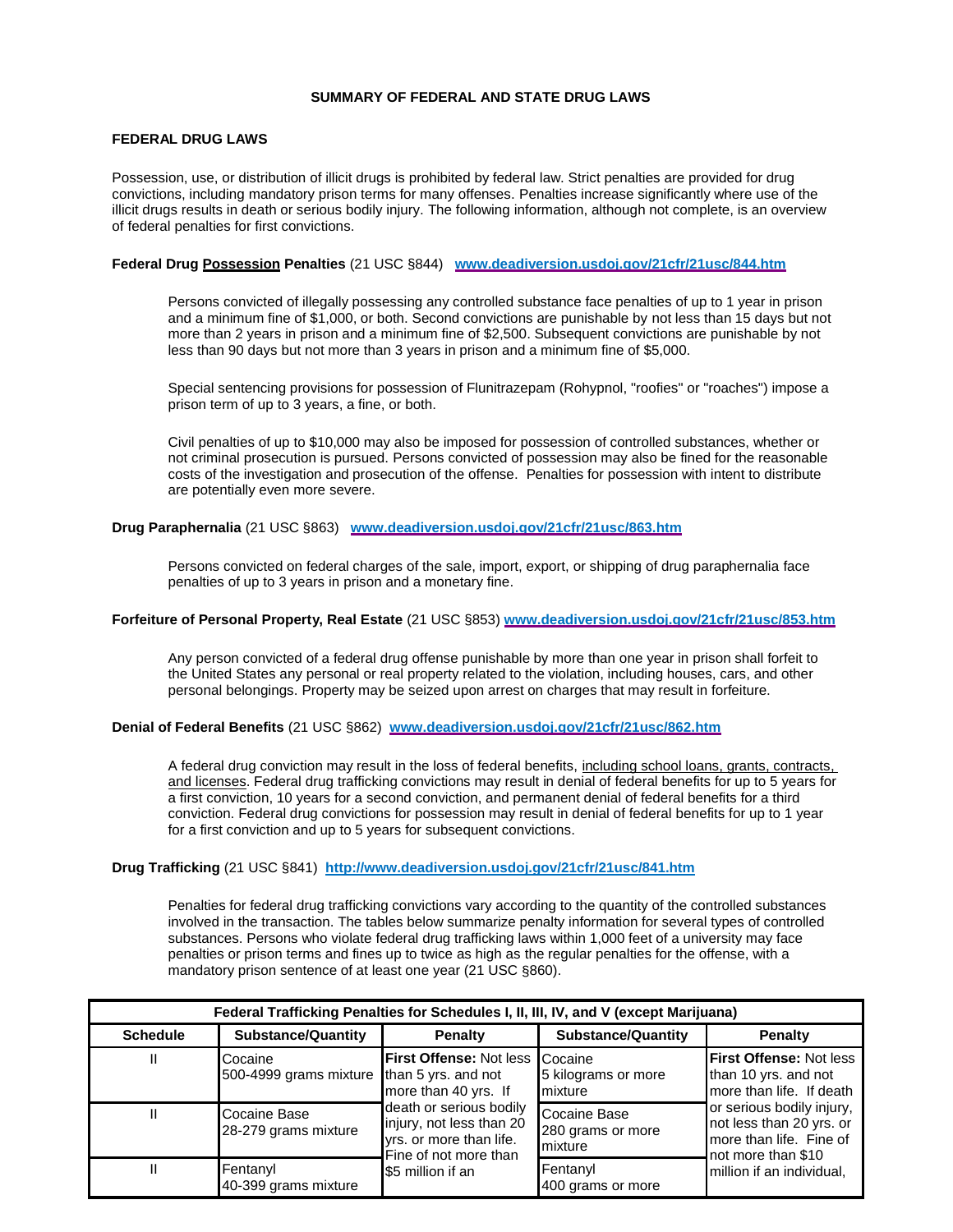|                                                                                                |                                                               | individual, \$25 million if                                                                                                                                                                                                                                                                                                                                         | mixture                                                                     | \$50 million if not an                                                                                                                                                                                                                                                                                                                                     |
|------------------------------------------------------------------------------------------------|---------------------------------------------------------------|---------------------------------------------------------------------------------------------------------------------------------------------------------------------------------------------------------------------------------------------------------------------------------------------------------------------------------------------------------------------|-----------------------------------------------------------------------------|------------------------------------------------------------------------------------------------------------------------------------------------------------------------------------------------------------------------------------------------------------------------------------------------------------------------------------------------------------|
|                                                                                                | Fentanyl Analogue<br>10-99 grams mixture                      | not an individual.<br><b>Second Offense: Not</b>                                                                                                                                                                                                                                                                                                                    | Fentanyl Analogue<br>100 grams or more<br>mixture                           | individual.<br>Second Offense: Not                                                                                                                                                                                                                                                                                                                         |
|                                                                                                | Heroin<br>100-999 grams mixture                               | less than 10 yrs. and<br>not more than life. If<br>death or serious bodily<br>injury, life<br>imprisonment. Fine of<br>not more than \$8<br>million if an individual,<br>\$50 million if not an<br>individual.                                                                                                                                                      | Heroin<br>1 kilogram or more<br>mixture                                     | less than 20 yrs, and<br>not more than life. If<br>death or serious bodily<br>injury, life<br>imprisonment. Fine of<br>million if an individual,<br>\$75 million if not an<br>individual.<br>2 or More Prior<br><b>Offenses: Life</b><br>imprisonment. Fine of<br>not more than \$20<br>million if an individual,<br>\$75 million if not an<br>individual. |
|                                                                                                | <b>LSD</b><br>1-9 grams mixture                               |                                                                                                                                                                                                                                                                                                                                                                     | <b>LSD</b><br>10 grams or more mixture not more than \$20                   |                                                                                                                                                                                                                                                                                                                                                            |
| $\mathsf{II}$                                                                                  | Methamphetamine<br>5-49 grams pure or<br>50-499 grams mixture |                                                                                                                                                                                                                                                                                                                                                                     | Methamphetamine<br>50 grams or more pure<br>or 500 grams or more<br>mixture |                                                                                                                                                                                                                                                                                                                                                            |
| $\mathbf{H}$                                                                                   | <b>PCP</b><br>10-99 grams pure or<br>100-999 grams mixture    |                                                                                                                                                                                                                                                                                                                                                                     | <b>PCP</b><br>100 grams or more pure<br>or 1 kilogram or more<br>mixture    |                                                                                                                                                                                                                                                                                                                                                            |
|                                                                                                |                                                               |                                                                                                                                                                                                                                                                                                                                                                     |                                                                             |                                                                                                                                                                                                                                                                                                                                                            |
|                                                                                                | <b>Substance/Quantity</b>                                     | <b>Penalty</b>                                                                                                                                                                                                                                                                                                                                                      |                                                                             |                                                                                                                                                                                                                                                                                                                                                            |
| Any Amount Of Other Schedule I & II<br>Substances                                              |                                                               | First Offense: Not more than 20 yrs. If death or serious bodily injury, not<br>less than 20 yrs. or more than Life. Fine \$1 million if an individual, \$5 million<br>if not an individual.<br>Second Offense: Not more than 30 yrs. If death or serious bodily injury, life<br>imprisonment. Fine \$2 million if an individual, \$10 million if not an individual. |                                                                             |                                                                                                                                                                                                                                                                                                                                                            |
| Any Drug Product Containing Gamma<br>Hydroxybutyric Acid                                       |                                                               |                                                                                                                                                                                                                                                                                                                                                                     |                                                                             |                                                                                                                                                                                                                                                                                                                                                            |
| Flunitrazepam (Schedule IV)<br>1 Gram or less                                                  |                                                               |                                                                                                                                                                                                                                                                                                                                                                     |                                                                             |                                                                                                                                                                                                                                                                                                                                                            |
| Any Amount Of Other Schedule III Drugs                                                         |                                                               | First Offense: Not more than 10 yrs. If death or serious bodily injury, not<br>more that 15 yrs. Fine not more than \$500,000 if an individual, \$2.5 million<br>if not an individual.<br>Second Offense: Not more than 20 yrs. If death or serious injury, not more                                                                                                |                                                                             |                                                                                                                                                                                                                                                                                                                                                            |
|                                                                                                |                                                               | than 30 yrs. Fine not more than \$1 million if an individual, \$5 million if not<br>an individual.                                                                                                                                                                                                                                                                  |                                                                             |                                                                                                                                                                                                                                                                                                                                                            |
| Any Amount Of All Other Schedule IV Drugs<br>(other than one gram or more of<br>Flunitrazepam) |                                                               | First Offense: Not more than 5 yrs. Fine not more than \$250,000 if an<br>individual, \$1 million if not an individual.                                                                                                                                                                                                                                             |                                                                             |                                                                                                                                                                                                                                                                                                                                                            |
|                                                                                                |                                                               | <b>Second Offense:</b> Not more than 10 yrs. Fine not more than \$500,000 if an<br>individual, \$2 million if other than an individual.                                                                                                                                                                                                                             |                                                                             |                                                                                                                                                                                                                                                                                                                                                            |
| Any Amount Of All Schedule V Drugs                                                             |                                                               | First Offense: Not more than 1 yr. Fine not more than \$100,000 if an<br>individual, \$250,000 if not an individual.                                                                                                                                                                                                                                                |                                                                             |                                                                                                                                                                                                                                                                                                                                                            |
|                                                                                                |                                                               | Second Offense: Not more than 4 yrs. Fine not more than \$200,000 if an<br>individual, \$500,000 if not an individual.                                                                                                                                                                                                                                              |                                                                             |                                                                                                                                                                                                                                                                                                                                                            |

| Federal Trafficking Penalties for Marijuana, Hashish and Hashish Oil, Schedule I Substances |                                                                                                                                                                                                                                                                                                                                                  |  |  |
|---------------------------------------------------------------------------------------------|--------------------------------------------------------------------------------------------------------------------------------------------------------------------------------------------------------------------------------------------------------------------------------------------------------------------------------------------------|--|--|
| Marijuana<br>1,000 kilograms or<br>more marijuana<br>mixture or 1,000 or                    | <b>First Offense:</b> Not less than 10 yrs. or more than life. If death or serious bodily injury, not less than<br>20 yrs., or more than life. Fine not more than \$10 million if an individual, \$50 million if other than an<br>individual.                                                                                                    |  |  |
| more marijuana<br>plants                                                                    | <b>Second Offense:</b> Not less than 20 yrs. or more than life. If death or serious bodily injury, life<br>imprisonment. Fine not more than \$20 million if an individual, \$75 million if other than an individual.                                                                                                                             |  |  |
| Marijuana<br>100 to 999 kilograms<br>marijuana mixture or<br>100 to 999 marijuana<br>plants | <b>First Offense:</b> Not less than 5 yrs. or more than 40 yrs. If death or serious bodily injury, not less<br>than 20 yrs. or more than life. Fine not more than \$5 million if an individual, \$25 million if other than<br>an individual.<br>Second Offense: Not less than 10 yrs. or more than life. If death or serious bodily injury, life |  |  |
|                                                                                             | imprisonment. Fine not more than \$8 million if an individual, \$50 million if other than an individual.                                                                                                                                                                                                                                         |  |  |
| Marijuana                                                                                   | <b>First Offense:</b> Not more than 20 yrs. If death or serious bodily injury, not less than 20 yrs. or more                                                                                                                                                                                                                                     |  |  |